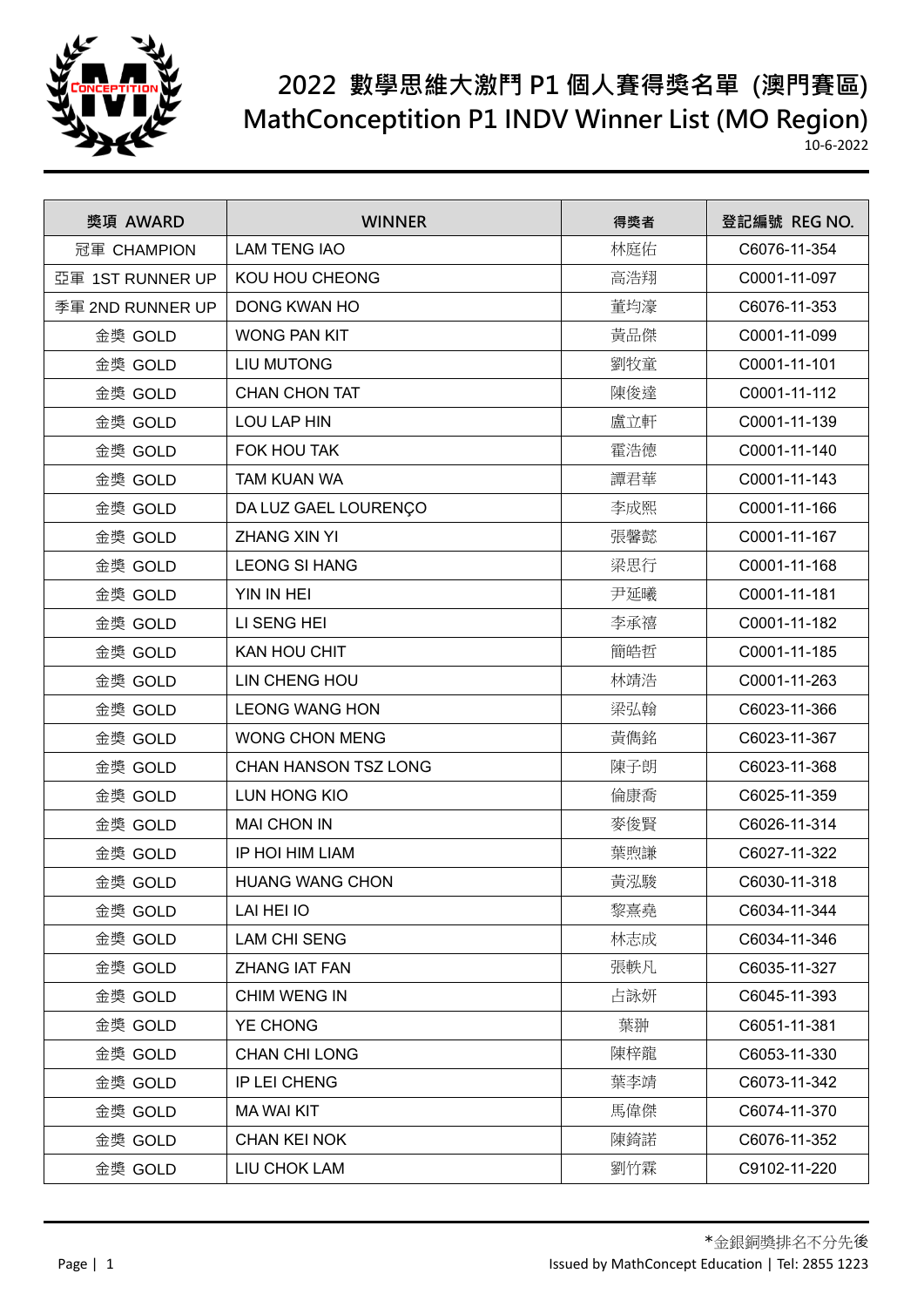

| 獎項 AWARD  | <b>WINNER</b>            | 得獎者  | 登記編號 REG NO. |
|-----------|--------------------------|------|--------------|
| 金獎 GOLD   | <b>LAM SENG HEI</b>      | 林承熹  | C9103-11-046 |
| 金獎 GOLD   | <b>FOK CHENG LAM</b>     | 霍鉦霖  | C9104-11-301 |
| 金獎 GOLD   | KOU CHON KIT             | 高俊傑  | C9105-11-144 |
| 金獎 GOLD   | <b>VONG CHEOK IOK</b>    | 黃焯昱  | C9106-11-227 |
| 銀獎 SILVER | <b>KUONG CHI HIN</b>     | 鄺子軒  | C0001-11-004 |
| 銀獎 SILVER | <b>LEE NOK SAM</b>       | 李諾琛  | C0001-11-005 |
| 銀獎 SILVER | MOK CHI HOU              | 莫子昊  | C0001-11-118 |
| 銀獎 SILVER | <b>HUANG CHI IOI</b>     | 黄子睿  | C0001-11-127 |
| 銀獎 SILVER | ZHOU HANZE               | 周瀚澤  | C0001-11-141 |
| 銀獎 SILVER | <b>DING SEONG WAN</b>    | 丁相勻  | C0001-11-161 |
| 銀獎 SILVER | CHAO U CHIN              | 周妤芊  | C0001-11-162 |
| 銀獎 SILVER | <b>LAO CHENG KEI</b>     | 劉靖琦  | C0001-11-163 |
| 銀獎 SILVER | <b>CHAN WENG KIO</b>     | 陳穎蕎  | C0001-11-170 |
| 銀獎 SILVER | PUN HEI KIO              | 潘晞喬  | C0001-11-172 |
| 銀獎 SILVER | <b>CHENG PAK NING</b>    | 鄭伯甯  | C0001-11-175 |
| 銀獎 SILVER | YUAN CHI WAN             | 袁梓蕓  | C0001-11-177 |
| 銀獎 SILVER | <b>CHONG WENG HIM</b>    | 鍾永謙  | C0001-11-180 |
| 銀獎 SILVER | HOI CHENG ON             | 許章安  | C0001-11-189 |
| 銀獎 SILVER | DONG WENG HO             | 董穎荷  | C0001-11-191 |
| 銀獎 SILVER | <b>IONG CHI HOU</b>      | 翁梓豪  | C0001-11-196 |
| 銀獎 SILVER | <b>IO CHEOK ON</b>       | 姚卓安  | C0001-11-197 |
| 銀獎 SILVER | WONG UN HOU              | 黃鉉浩  | C0001-11-219 |
| 銀獎 SILVER | <b>IONG CHAK PONG</b>    | 翁澤邦  | C0001-11-295 |
| 銀獎 SILVER | CHEONG ZISON             | 庄芓宸  | C6008-11-379 |
| 銀獎 SILVER | AO IEONG MENG LEONG      | 歐陽銘亮 | C6011-11-387 |
| 銀獎 SILVER | <b>LEONG IOI TENG</b>    | 梁睿鋌  | C6025-11-360 |
| 銀獎 SILVER | PAN HOU WANG             | 潘灝泓  | C6025-11-362 |
| 銀獎 SILVER | <b>TAM FONG CHENG</b>    | 譚豐政  | C6026-11-312 |
| 銀獎 SILVER | <b>UNG CHI IAN</b>       | 吳芷恩  | C6026-11-313 |
| 銀獎 SILVER | UN SAI SIN               | 袁世善  | C6030-11-319 |
| 銀獎 SILVER | <b>CHEANG CHENG TONG</b> | 鄭靖堂  | C6033-11-349 |
| 銀獎 SILVER | <b>WONG CHI CHON</b>     | 黃梓浚  | C6033-11-350 |
| 銀獎 SILVER | AO IEONG WENG HEI        | 歐陽穎曦 | C6033-11-351 |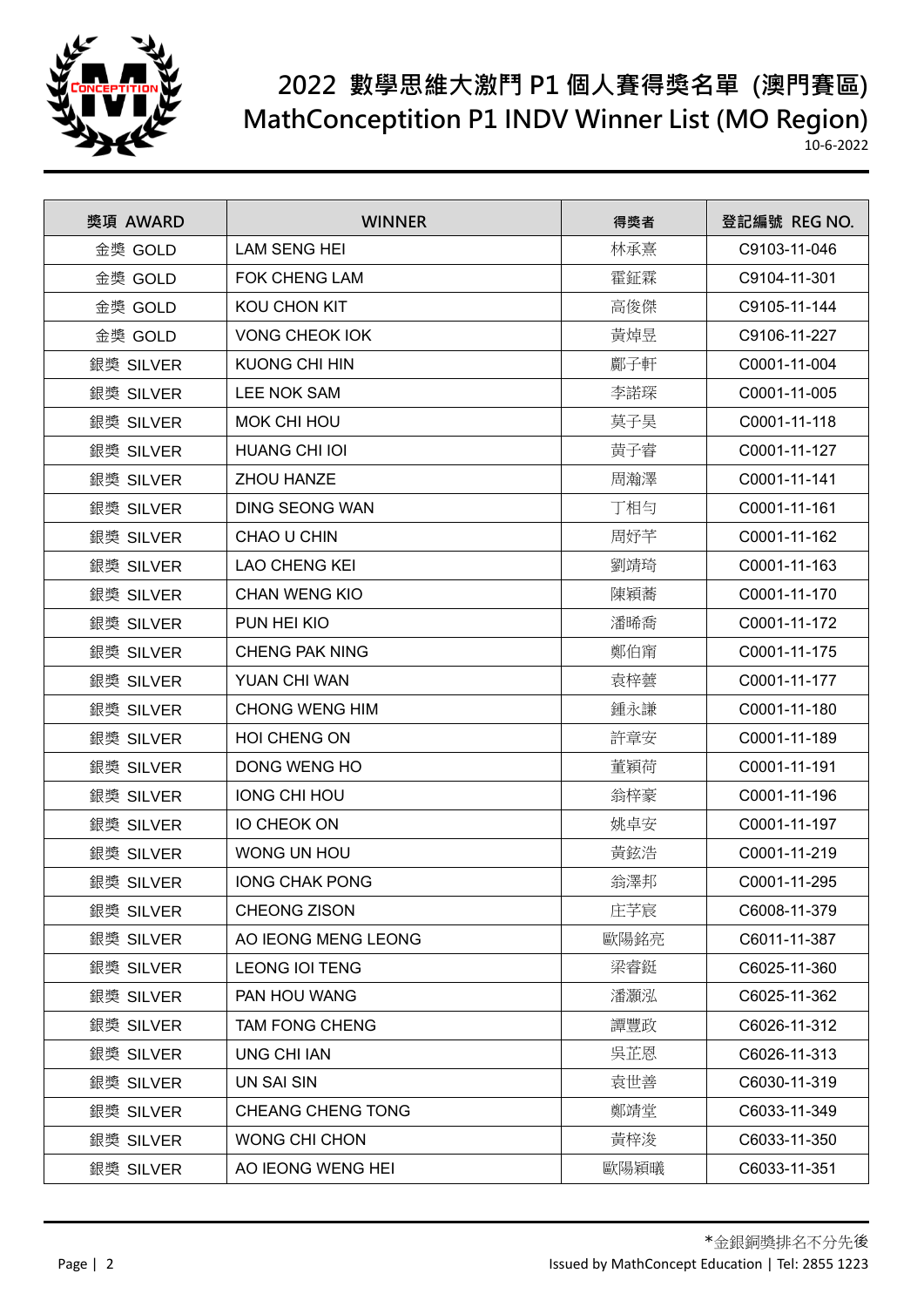

| 獎項 AWARD  | <b>WINNER</b>              | 得獎者 | 登記編號 REG NO. |
|-----------|----------------------------|-----|--------------|
| 銀獎 SILVER | <b>CHAN WENG HUN</b>       | 陳永烜 | C6035-11-328 |
| 銀獎 SILVER | CHEONG HOU IN              | 張顥賢 | C6035-11-329 |
| 銀獎 SILVER | <b>WONG KA IAN</b>         | 黃嘉恩 | C6037-11-372 |
| 銀獎 SILVER | CHOI UT SENG               | 蔡悅誠 | C6037-11-373 |
| 銀獎 SILVER | <b>LOU LOK LAM</b>         | 盧樂琳 | C6039-11-356 |
| 銀獎 SILVER | <b>FONG CHON MENG</b>      | 馮雋銘 | C6043-11-398 |
| 銀獎 SILVER | <b>LAO HOI FONG</b>        | 劉愷豐 | C6053-11-332 |
| 銀獎 SILVER | <b>HUANG IOI</b>           | 黃銳  | C6066-11-384 |
| 銀獎 SILVER | <b>WU SENG HEI AUSTIN</b>  | 吳丞熙 | C6066-11-386 |
| 銀獎 SILVER | LAM HIN U                  | 林軒宇 | C6073-11-341 |
| 銀獎 SILVER | <b>NG MOK HIN</b>          | 吳木軒 | C6073-11-343 |
| 銀獎 SILVER | ZHU HAK HUN                | 朱赫煊 | C6074-11-369 |
| 銀獎 SILVER | LU CHI HUN                 | 陸祉萱 | C6074-11-371 |
| 銀獎 SILVER | <b>HAN I KIO</b>           | 韓依橋 | C9101-11-035 |
| 銀獎 SILVER | LIEN CHAK HIM BRANDON      | 練澤謙 | C9101-11-039 |
| 銀獎 SILVER | <b>CHAN KIN HEI</b>        | 陳鍵希 | C9101-11-096 |
| 銀獎 SILVER | <b>LAO CHENG HEI</b>       | 劉政熹 | C9101-11-252 |
| 銀獎 SILVER | U CHI KEI                  | 余紫淇 | C9102-11-133 |
| 銀獎 SILVER | I CHON U                   | 易峻宇 | C9102-11-206 |
| 銀獎 SILVER | <b>KONG EASON</b>          | 江宇信 | C9102-11-240 |
| 銀獎 SILVER | LO HONG IO                 | 羅匡堯 | C9102-11-259 |
| 銀獎 SILVER | <b>TANG LANCELOT</b>       | 鄧懿衡 | C9103-11-040 |
| 銀獎 SILVER | <b>WONG WANG HEI</b>       | 黃竤熙 | C9103-11-280 |
| 銀獎 SILVER | LEONG CHON MENG (MATTHEW)  | 梁浚銘 | C9105-11-091 |
| 銀獎 SILVER | KOU CHEOK IN               | 高卓言 | C9105-11-254 |
| 銅獎 BRONZE | YAN IAO CHENG              | 晏幼清 | C0001-11-001 |
| 銅獎 BRONZE | <b>SHI UNHON</b>           | 施遠瀚 | C0001-11-002 |
| 銅獎 BRONZE | <b>LEONG HOU WANG</b>      | 梁顥弘 | C0001-11-009 |
| 銅獎 BRONZE | NGAN FERNANDO BOYOL        |     | C0001-11-011 |
| 銅獎 BRONZE | <b>FAN SAO WENG MILTON</b> | 范修榮 | C0001-11-012 |
| 銅獎 BRONZE | <b>CHAN CHENG MAN</b>      | 陳靖汶 | C0001-11-020 |
| 銅獎 BRONZE | SO PAK TOU TADEO           | 蘇泊圖 | C0001-11-021 |
| 銅獎 BRONZE | <b>WU POK MAN</b>          | 胡博文 | C0001-11-023 |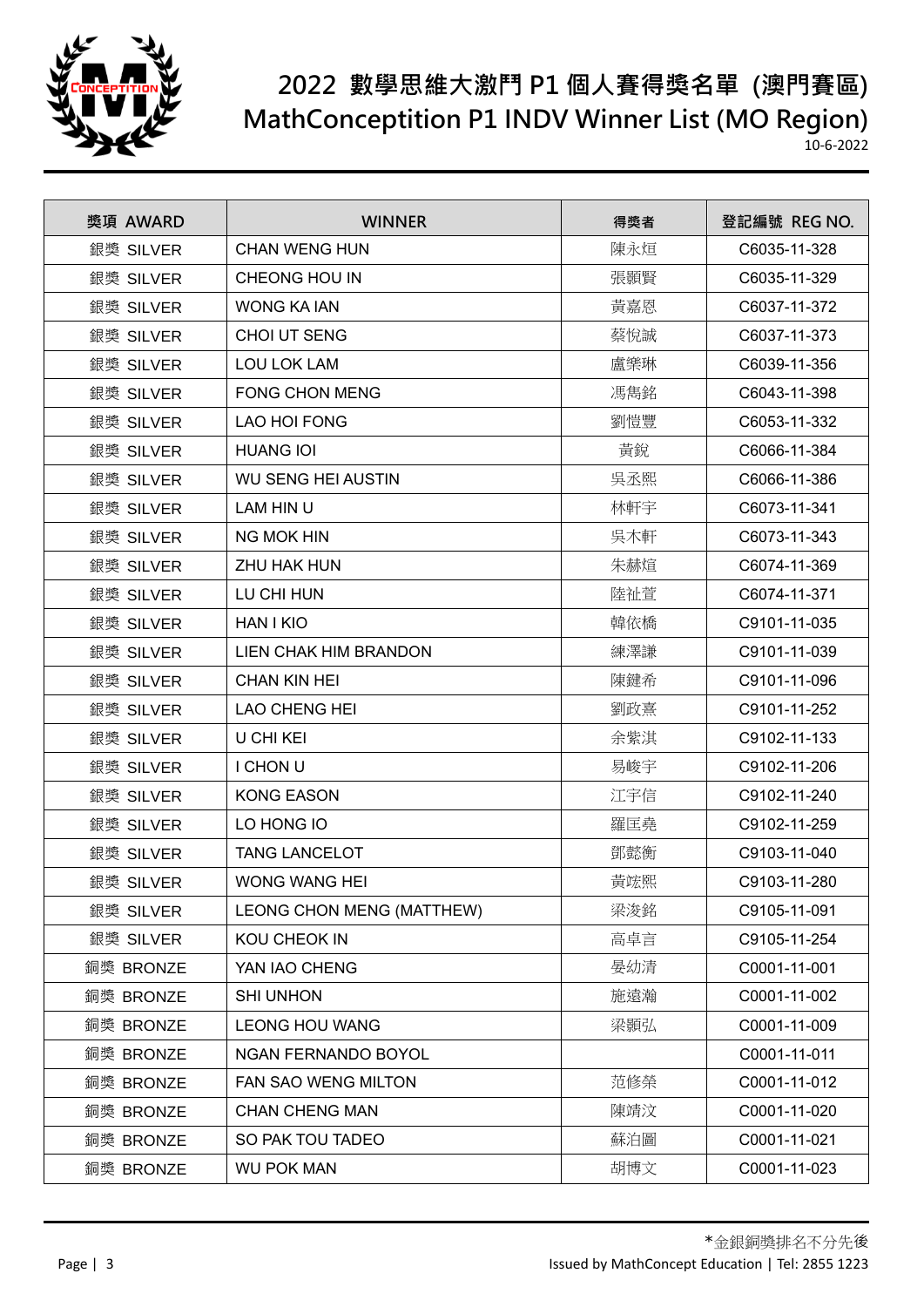

| 獎項 AWARD  | <b>WINNER</b>          | 得獎者 | 登記編號 REG NO. |
|-----------|------------------------|-----|--------------|
| 銅獎 BRONZE | <b>MAK HOU IEONG</b>   | 麥皓揚 | C0001-11-028 |
| 銅獎 BRONZE | <b>LAM HEI WANG</b>    | 林希泓 | C0001-11-041 |
| 銅獎 BRONZE | SHUM CHAN TONG JAYDEN  | 沈震東 | C0001-11-042 |
| 銅獎 BRONZE | <b>CHEONG CHITENG</b>  | 張芷婷 | C0001-11-052 |
| 銅獎 BRONZE | <b>LEONG CHON FONG</b> | 梁駿鋒 | C0001-11-054 |
| 銅獎 BRONZE | <b>TANG CHEOK HEI</b>  | 鄧綽熹 | C0001-11-063 |
| 銅獎 BRONZE | <b>CHAO MENG HUN</b>   | 周明萱 | C0001-11-064 |
| 銅獎 BRONZE | PUN HENG IAN           | 潘馨欣 | C0001-11-065 |
| 銅獎 BRONZE | <b>WONG CHON HOU</b>   | 黃俊澔 | C0001-11-086 |
| 銅獎 BRONZE | LEI YUEN HEI           |     | C0001-11-094 |
| 銅獎 BRONZE | <b>MUI NOK LAM</b>     | 梅諾琳 | C0001-11-113 |
| 銅獎 BRONZE | <b>LAO PAK KIO</b>     | 劉柏翹 | C0001-11-114 |
| 銅獎 BRONZE | <b>DING CAN XIN</b>    | 丁璨鑫 | C0001-11-115 |
| 銅獎 BRONZE | <b>CHAN IEK CHON</b>   | 陳奕蓁 | C0001-11-134 |
| 銅獎 BRONZE | <b>LAM KAI CHON</b>    | 林佳駿 | C0001-11-149 |
| 銅獎 BRONZE | <b>LAM CHIO KEI</b>    | 林昭琪 | C0001-11-154 |
| 銅獎 BRONZE | AO CHENG IEONG         | 區正陽 | C0001-11-157 |
| 銅獎 BRONZE | <b>WU CHEOK HEI</b>    | 胡卓希 | C0001-11-160 |
| 銅獎 BRONZE | UNG CHIN U             | 吳芊諭 | C0001-11-164 |
| 銅獎 BRONZE | <b>NG CHON WA</b>      | 吳浚鏵 | C0001-11-165 |
| 銅獎 BRONZE | <b>MOK KIO CHI</b>     | 莫喬之 | C0001-11-169 |
| 銅獎 BRONZE | <b>TSE TSZ YU</b>      | 謝梓瑜 | C0001-11-173 |
| 銅獎 BRONZE | POU HEI CHON           | 布晞峻 | C0001-11-176 |
| 銅獎 BRONZE | <b>WONG MAN KIO</b>    | 黃曼蕎 | C0001-11-179 |
| 銅獎 BRONZE | <b>TSAI YUAN CHENG</b> | 蔡沅澄 | C0001-11-184 |
| 銅獎 BRONZE | LAM HOU IEONG          | 林皓洋 | C0001-11-188 |
| 銅獎 BRONZE | <b>CHEN TAI MENG</b>   | 陳泰銘 | C0001-11-192 |
| 銅獎 BRONZE | <b>JIANG SICHENG</b>   | 江思成 | C0001-11-256 |
| 銅獎 BRONZE | <b>SAM CHI CHENG</b>   | 岑梓晴 | C0001-11-272 |
| 銅獎 BRONZE | CHENG AN CHE           | 鄭安哲 | C0001-11-287 |
| 銅獎 BRONZE | <b>GAN KAU</b>         | 甘迦瑜 | C6005-11-348 |
| 銅獎 BRONZE | NG SIN U               | 吳善茹 | C6008-11-380 |
| 銅獎 BRONZE | CHOI HOU CHIT ZAVIER   | 蔡皓悊 | C6027-11-323 |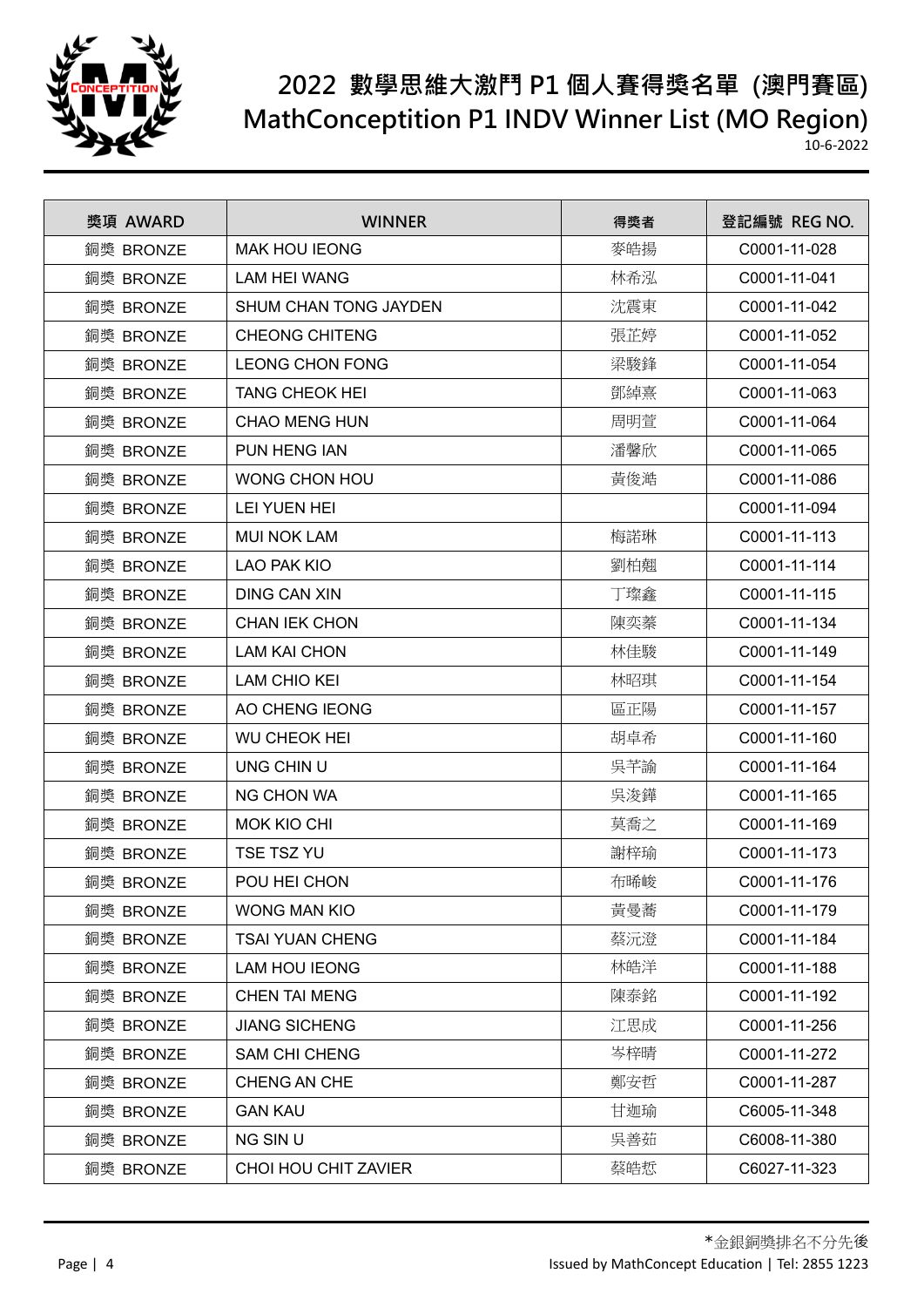

| 獎項 AWARD  | <b>WINNER</b>         | 得獎者  | 登記編號 REG NO. |
|-----------|-----------------------|------|--------------|
| 銅獎 BRONZE | <b>LEI KAM IEONG</b>  | 李金陽  | C6030-11-320 |
| 銅獎 BRONZE | <b>KUOK HOU LAM</b>   | 郭昊霖  | C6034-11-345 |
| 銅獎 BRONZE | WONG HOU IN           | 黃昊然  | C6036-11-324 |
| 銅獎 BRONZE | HO CHI HIN            | 何子軒  | C6036-11-326 |
| 銅獎 BRONZE | LI SUN HEI            | 李宣羲  | C6037-11-374 |
| 銅獎 BRONZE | <b>KUOK HOU IN</b>    | 郭浩賢  | C6039-11-357 |
| 銅獎 BRONZE | LI CHON HEI           | 李俊希  | C6043-11-396 |
| 銅獎 BRONZE | HE U IAO              | 何雨柔  | C6043-11-397 |
| 銅獎 BRONZE | AO IEONG HEI          | 歐陽曦  | C6045-11-394 |
| 銅獎 BRONZE | <b>LIN JUNHAN</b>     | 林鈞瀚  | C6046-11-391 |
| 銅獎 BRONZE | <b>NG SI CHENG</b>    | 吳思澄  | C6051-11-382 |
| 銅獎 BRONZE | <b>IONG CHENG IAO</b> | 容靖悠  | C6051-11-383 |
| 銅獎 BRONZE | LEI LOK HUN           | 李樂萱  | C6053-11-331 |
| 銅獎 BRONZE | YAN UN FEI            | 顏婉菲  | C6055-11-399 |
| 銅獎 BRONZE | <b>WANG HOK TONG</b>  | 王學冬  | C6055-11-400 |
| 銅獎 BRONZE | <b>LOU CHEOK LENG</b> | 盧卓玲  | C6065-11-364 |
| 銅獎 BRONZE | <b>JIANG IAO CHI</b>  | 蔣有志  | C6065-11-365 |
| 銅獎 BRONZE | <b>UNG LONG KIO</b>   | 吳朗蕎  | C6066-11-385 |
| 銅獎 BRONZE | <b>HUANG CHAK LAM</b> | 黃澤林  | C9101-11-081 |
| 銅獎 BRONZE | LEI CHI HOU ADONAI    | 李子昊  | C9101-11-124 |
| 銅獎 BRONZE | CHAN HO IN            | 陳賀賢  | C9101-11-228 |
| 銅獎 BRONZE | <b>LEI CHAI KONG</b>  | 李濟江  | C9102-11-048 |
| 銅獎 BRONZE | HOI IAN NOK, GLADICE  | 許殷諾  | C9102-11-107 |
| 銅獎 BRONZE | <b>IP MAN CHENG</b>   | 葉汶澄  | C9102-11-108 |
| 銅獎 BRONZE | AU WAI LOK            | 區暐樂  | C9102-11-222 |
| 銅獎 BRONZE | CHEUNG HO FUNG        | 張浩鋒  | C9102-11-239 |
| 銅獎 BRONZE | AO IEONG IOI LAM      | 歐陽睿琳 | C9102-11-248 |
| 銅獎 BRONZE | SI TOU SENG HIM       | 司徒承謙 | C9102-11-270 |
| 銅獎 BRONZE | SI TOU CHON IN        | 司徒駿賢 | C9103-11-026 |
| 銅獎 BRONZE | TAI UN HOU            | 戴炫淏  | C9103-11-083 |
| 銅獎 BRONZE | <b>KU AVERY</b>       | 古詠嫣  | C9103-11-235 |
| 銅獎 BRONZE | <b>LAM MENG KIT</b>   | 林鳴傑  | C9103-11-236 |
| 銅獎 BRONZE | <b>CHAN MILLY</b>     | 陳怡潔  | C9103-11-244 |